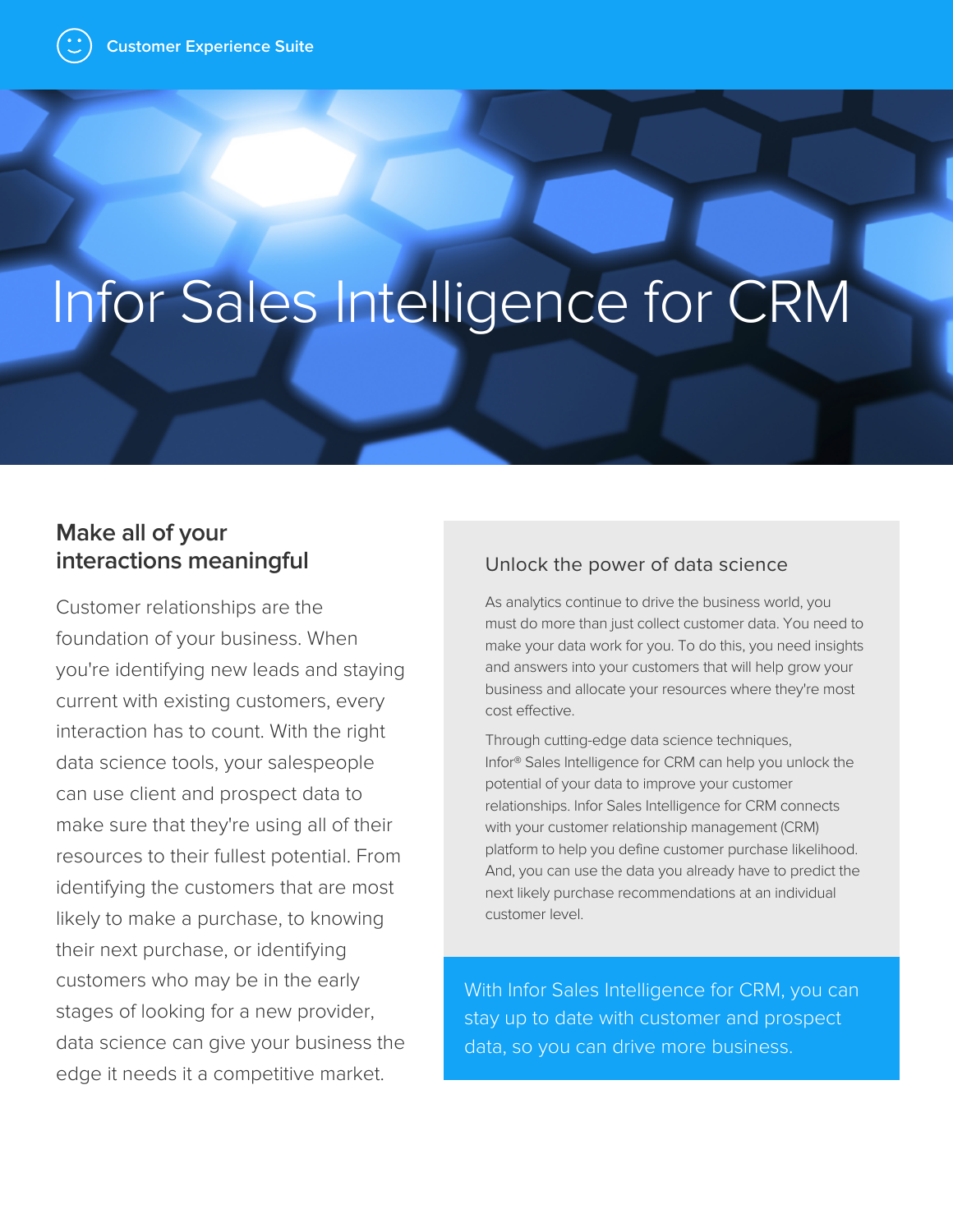### **Drive higher value from every investment**

Infor Sales Intelligence for CRM uses advanced data science algorithms such as collaborative filtering, association rule mining, and sequential pattern mining to provide you with the best results. The system also continues to learn and automatically adjusts its methods when greater gains are identified.

### **Get quick results**

With Infor Sales Intelligence for CRM, you get quick results on your investment. Infor's embedded machine learning algorithms auto-tune and select the right settings based on your data characteristics. Commonly available data, such as relevant customer information and transaction data, is provided to Infor on a regular basis, often monthly. This information can come from the customer's file, their transaction data, or from your ERP system. These files are loaded into the Infor Sales Intelligence for CRM model, so you can start using the solution right out of the box.

After the results are generated, an output file is produced identifying the purchase likelihood and next likely purchase for each customer. This file can be uploaded into existing customer CRM solutions for segmentation and customer communication execution. That way you can start planning your next interaction.

With Infor Sales Intelligence for CRM you can use data science to predict:

**Purchase Likelihood**—The customer's Purchase Likelihood is a number, on a scale of 1–10 that indicates a customer's propensity to make a purchase. A 10 indicates the customer is very likely to make a purchase, while a 1 indicates a customer is much less likely to do so.

**Next Likely Purchase**—Each customer record will also include the products that are most likely to gain the greatest interest from that customer. If your aim is to cross-sell, the solution understands the products that your customers have already purchased. Those recently purchased solutions can be excluded from the results, producing recommendations that help expand your business.

**Attrition Analysis**—Identifying changes in your customer's behavior such as a decrease in spend or their purchase frequency has dropped, the solution provides insights to detect those customers which will give you the rationale and insights you need to retain them before the decision is made to leave.

**Prospect Likelihood**—Once a company has purchased a list, the solution will review the minimal information provided with the purchased list and identify which prospective customers will convert and become a customer. Each prospect is given a ranking (A, B or F) allowing the company to define different conversion strategies to each group. With Sales Intelligence for CRM, prospects rated an "A" convert at a rate that is 5x that of the control group.